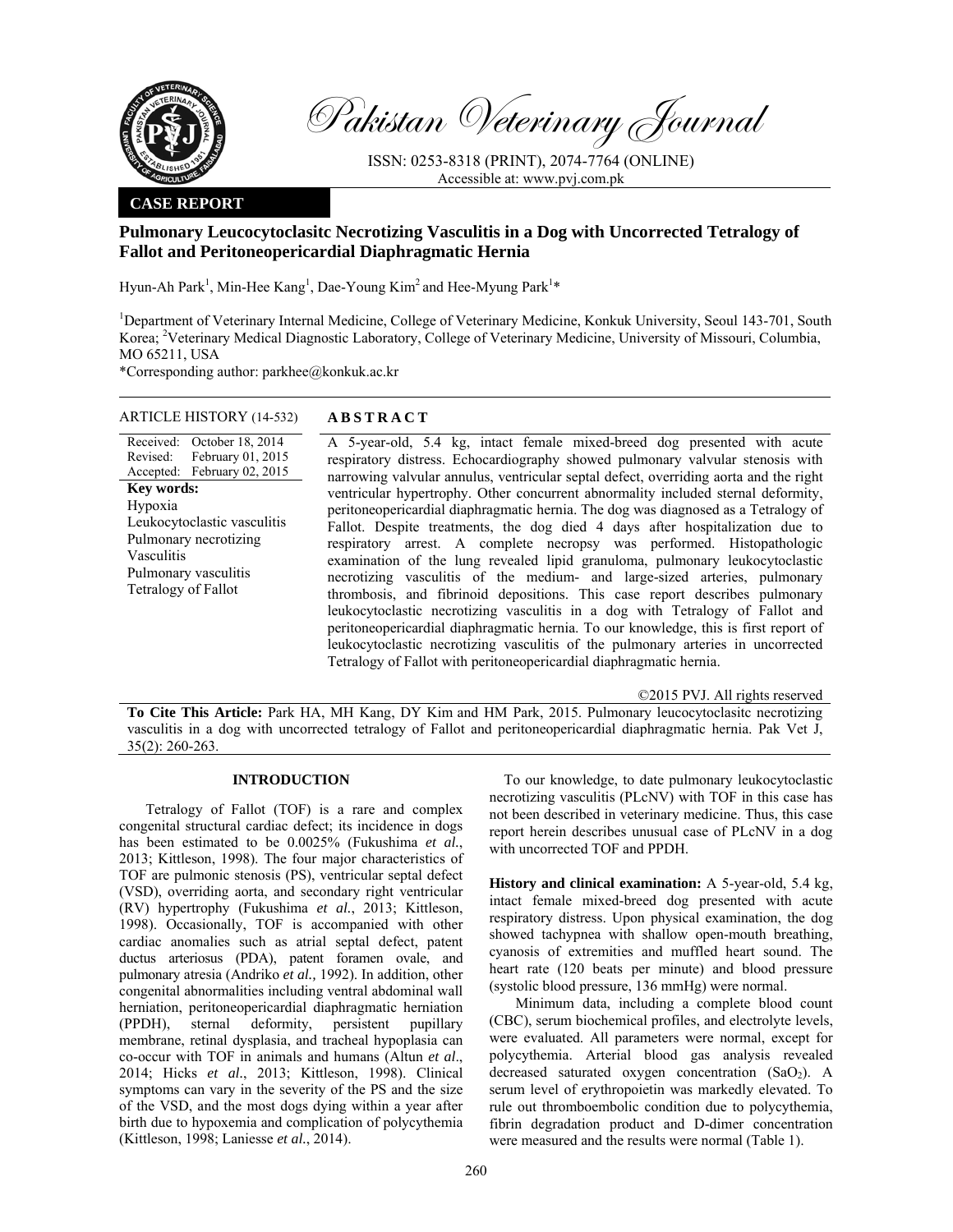**Table 1:** Hematologic and echocardiographic findings in a dog with tetralogy of Fallot

| Parameter                                   | Recorded             | Reference     |
|---------------------------------------------|----------------------|---------------|
|                                             | value                | values        |
| Hematologic findings                        |                      |               |
| <b>PCV (%)</b>                              | 64                   | $37 - 55$     |
| SaO2 concentration (%)                      | $55 - 58$            | 95±1.1        |
| Serum erythropoietin (mIU/mL)               | 50.26                | 5-22.00       |
| fibrin degradation product (µg/ml)          | 5                    | $1 - 10$      |
| D-dimer (µg/ml)                             | 0.2                  | $0.0 - 0.3$   |
| Echocardiographic findings                  |                      |               |
| PA:Ao ratio                                 | 0.69                 | $0.85 - 1.15$ |
| Transpulmonary pressure gradient            | 47.9                 | 25            |
| (mmHg) <sup>+</sup> (peak velocity flow)    | $(3.46 \text{ m/s})$ |               |
| Pulmonary hypertension (mmHg)+              | 49.08                | $15 - 20$     |
| (tricuspid regurgitation jet velocity flow) | $(3.32 \text{ m/s})$ |               |

†Pressure gradient was calculated with using Modified Bernoulli equation,  $\Delta P = 4V^2$ . Pulmonary hypertension was calculated with adding estimated right atrium pressure, 5mmHg. Ao, aorta; PA, pulmonary artery; PCV, packed cell volume; SaO2, saturated oxygen.





Fig I: (A) Survey radiography of the thorax showed a globoid-shaped heart with cardiomegaly, fat density within the pericardial sac (asterisk), and sternal deformity (arrow). (B) The electrocardiogram showed a deep S wave in leads I, II, III, and aVF. The QRS axis is shifted to the right (+229 degrees). Paper speed = 50 mm/s, 2.5 mm = 1 mV.

Thoracic radiography showed a globoid-shaped heart with fat density within the pericardial sac, dorsal deviation of caudal vena cava and sternal deformity in the rightlateral view (Fig. 1A). Electrocardiography displayed the right axis deviation, a deep S wave in leads I, II, III, and aVF which is consistent with severe RV concentric hypertrophy in TOF patient (Fig. 1B) (Kittleson, 1998). Echocardiography showed pulmonary valvular stenosis with narrowing valvular annulus, VSD, overriding aorta and the RV hypertrophy (Fig. 2A-C). The ratio of the diameter of the main pulmonary artery (PA) to the ascending aorta was increased (Table 1). Post-stenotic dilation of main PA (1.96 times larger than pulmonary valve diameter) was also noted (Fig. 2C). To assess PS severity, transpulmonary peak velocity flow was measured. The result was consistent with moderate PS. Furthermore, tricuspid regurgitation jet velocity revealed mild pulmonary hypertension (PH) (Table 1) (Steiner *et al.,* 2010). Shunting of the blood flow from RV to the aorta through the VSD was confirmed by means of an agitated saline injection on the right parasternal long axis view at the level of aortic valve (Fig. 2D).

To assess respiratory distress, screening tests for common infectious diseases were performed. The results of heartworm antigen test kit and microfilaria test were negative. Polymerase chain reaction analysis for respiratory viral agents such as the canine distemper virus, influenza virus, and herpes virus yielded negative results.

**Diagnosis and postmortem findings:** The dog was diagnosed as a typical right to left shunt TOF with mild PH. Emergency treatments including oxygen supplement and phlebotomy were initiated immediately. Despite treatments, the dog died 4 days after hospitalization due to respiratory arrest.

A complete necropsy was performed. The greater omentum herniated through the perforated diaphragm, and was located between the sternum and heart, inside the pericardial sac (Fig. 3A). Fat density within the pericardial sac on the radiography revealed as a PPDH of great omentum.

The lung showed multifocal yellowish spots (Fig. 3B). Histopathologic examination of the lung showed lipid granuloma and PLcNV of the medium- and largesized arteries, pulmonary thrombosis, and fibrinoid deposition (Fig. 4). Upon heart dissection, all the structural defects indicative of TOF and thickened hypoplastic pulmonic valve leaflets were observed (Fig. 3C and 3D). To identify other causes, which can trigger leukocytoclastic reaction to the lung, additional tests for fungal and protozoal infection, including aspergillosis, histoplasmosis, coccidioidomycosis, blastomycosis, cryptococcosis, *Toxoplasma gondii* and *Neospora caninum,* were conducted and the results were negative.

#### **DISCUSSION**

A few reports of pulmonary necrotizing vasculitis related to PDA and PH have been published in veterinary medicine (Russell *et al.,* 2008). Leucocytoclastic vasculitis (LcV) is an inflammation of small vessel wall, mainly affects skin and the postcapillary venules, rarely affects medium- and large-size vessels or internal organs including lung (Brown, 2010; Sunderkötter, 2008). The main cause of LcV is deposition of immune complexes at the vessel walls by various drugs, infection, tumor or hypersensitity reaction (Brown, 2010; Sunderkötter, 2008). When it affects medium-sized vessels, the intramural and perivascular infiltration in the vessels occurs. Later stage, impairment of the anti-thrombogenic activity of the endothelial surface leads thrombosis and necrosis of the tissue are developed (Sunderkötter, 2008). As described earlier (Brown, 2006), primary, idiopathic, small-vessel vasculitis is most commonly seen with the lung involvement. Rarely, primary immune complexmediated vasculitis and primary idiopathic medium- and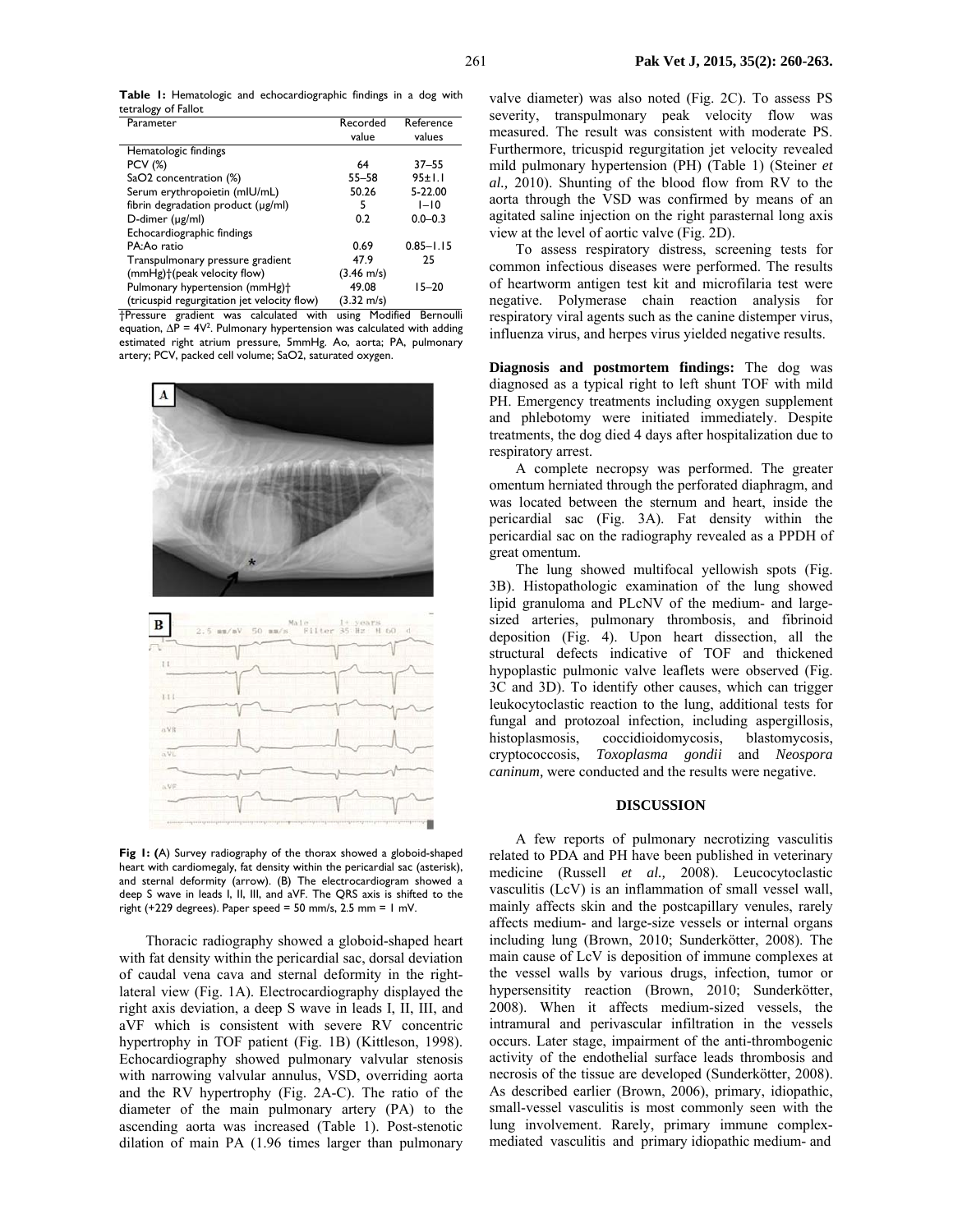

Fig 2: (A) Color flow Doppler echocardiogram from the rightparasternal long axis 5 chamber view showed a ventricular septal defect and an overriding aorta. (B) Right ventricular hypertrophy at the level of right-parasternal papillary muscle view and (C) pulmonic valvular stenosis and post-stenotic dilation of the main pulmonary artery at the level of the pulmonic valve view was observed. (Ao, 13.4 mm; PV, 9.3 mm; main PA, 18.3 mm). (D) Saline bubble (arrows) flow from the right ventricle to the left ventricle and the aorta. Ao, aorta; LV, left ventricle; PA. pulmonary artery; PV, pulmonic valve; RV. Right ventricle.



**Fig 3:** (A) Gross lesions after necropsy showed that the greater omentum was located between the sternum and the pericardial sac (a black arrow). (B) Multiple spots were noted on the lung. (C) Upon heart dissection, ventricular septal defect (asterisk) and a thickening of the right ventricle wall were noted. (D) A degenerated and stretched pulmonic valve was also observed (arrowheads). RA, right atrium; RV, right ventricle; Rt. Auricle, right auricle.

large-vessel vasculitis may also present, which is consistent with that of the case.

In this case, the dog had been under the chronic systemic hypoxic state and  $SaO<sub>2</sub>$  concentration was lower than a dog with TOF previously described  $(SaO<sub>2</sub>)$ concentration < 65%) (Kittleson, 1998). Several studies demonstrated that the pulmonary vascular remodeling is closely associated with chronic hypoxia leading to PH. Decreasing nitrogen oxide secretion, increasing secretion of endothelin-1, a potent endogenous vasoconstrictor and growth factor, and hypoxia-inducible factors-1α play a major role in pulmonary vascular remodeling. Those vascular remodeling includes vasculitis in response to



**Fig 4:** (A) Photomicrographs of the lung. Histopathology of the lung showed marked leukocytoclastic necrotizing vasculitis of the mediumand large-sized arteries (Bar=100 µm). (B) Pulmonary thrombosis (arrowhead), lipid granuloma (arrows), and vasculitis (asterisk) were observed. (Bar=200 µm). (C) Fibrinoid depositions (arrows) were observed. (Bar=50 µm). Hematoxylin and Eosin (H&E) staining.

hypoxia, PH and pulmonary thromboembolic conditions (Ball *et al.,* 2014; Kim *et al.,* 2000).

Additionally, a previous study (Stenmark *et al.,* 2006) also demonstrated that when chronic hypoxic state maintained in the systemic circulation, microcirculation of the adventitial vasa vasorum undergoes marked neovascularization. This process serves as a means for the continuous delivery of inflammatory and progenitor cells to the vessel wall and causing vasculitis.

Based on those findings described above, it is possible that the PLcNV and thrombus formation combined with TOF possibly leads to secondary PH in this case. These processes might be accelerate more